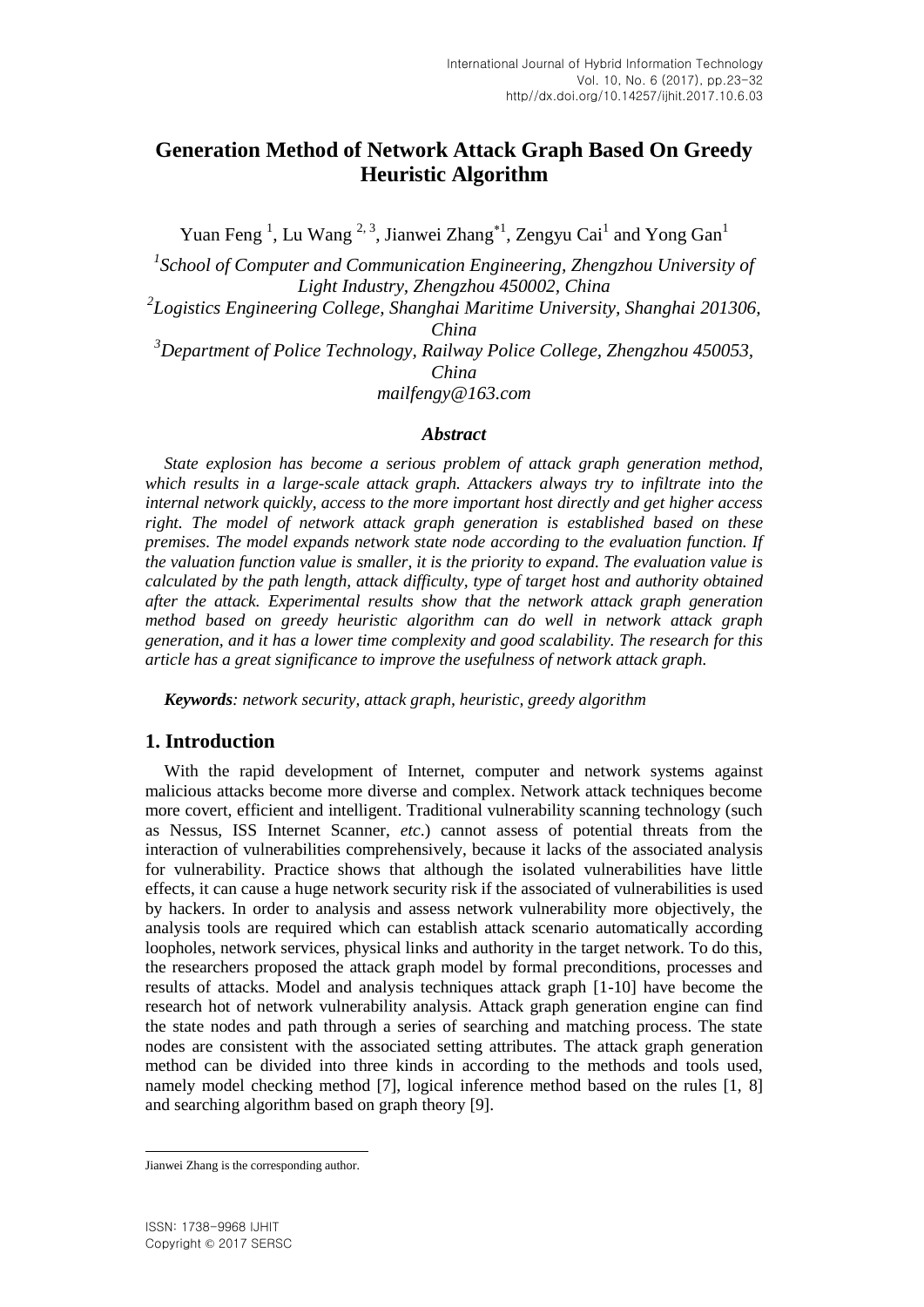Although the attack graph generation has achieved some progress, but the state explosion is still one of problems that must be overcome to practice attack graph [2]. In attack graph construction, the order of candidate nodes will affect the search efficiency. According to the characteristics of the Heuristic search method, it can judge the merits according to some properties and sort the queue according the judgment. This can make the most likely state of the nodes on the forefront of the queue. The heuristic search method can be found to meet the conditions of the fastest node and can reduce the number of searches to reduce improve search efficiency. Therefore, it uses a greedy heuristic algorithm to reduce the size of the attack graph and increases the attack graph generation speed in this paper.

# **2. Background Knowledge**

There are always some security vulnerabilities in the network, while there may be some correlation relationship between these vulnerabilities. When vulnerability is successfully exploited, it could create favorable conditions for the use of another vulnerability.

To identify all the relationships completely, the most effective way is to find all paths to reach the target of the attack by simulating the process to attacking vulnerabilities in a network., These paths are represented in the form of graphs. This graph is the network attack graph, which also is called as attack graph. Compared with the attack tree or Petri nets, description of attack graph is stronger and has more extensive application range.

On the attack graph generation search strategies, reference [10] proposed using attack graph model to analyze network vulnerabilities. Attack graph generation method is based on the realization of its existing template attack, starting from the target state, using a depth-first search strategy to generate reverse network attack graph. Attack graph generated entirely by hand, not automated. Reference [11] generated attack graph based on graph theory on the assumptions of monotonicity. Each node in the attack graph is a property. It used forward breadth-first search method starting from an initial state property that is true and ended at all through post-attribute node exploits have been added. In order to solve the attack graph scalability issues. Reference [12] used a combination method of forward-search and reverse-search firstly. It found all attack paths using forward-search. And then it eliminated the nodes that can't reach the attack targets. In order to reduce the size of attack graph, the above-described methods did secondary process after attack graph generated.

In addition, the attackers often use a variety of greedy strategies to guide the attack when attack on the network. And in many network attack graph generation methods, the greedy strategy is used either explicitly or implicitly, the monotonic hypothesis is a typical example. These greedy strategies will be discussed separately. Reference [11] first proposed the hypothesis monotony. It means that the ability already obtained successful by an attacker will not be lost due to subsequent attacks. This hypothesis is consistent with the characteristics of the majority of the types of attacks [12], but also to reflect the attacker greedy strategy, in which an attacker before reaching the target will never give up ability it has obtained. This assumption is used by most related researchers. Due to use the assumptions, the complexity of attack graph generation is reduced to polynomial from into exponential order, which makes using attack graph in large-scale network security analysis is possible.

# **3. Network Attack Graph Generation Method Based on Greedy Heuristic Algorithm**

How to control the scale of attack graph effectively is one research focus of attack graph generation. This paper attempts to apply greedy heuristic search strategy to attack graph generation. It can avoid low efficiency of the conventional method shortcomings.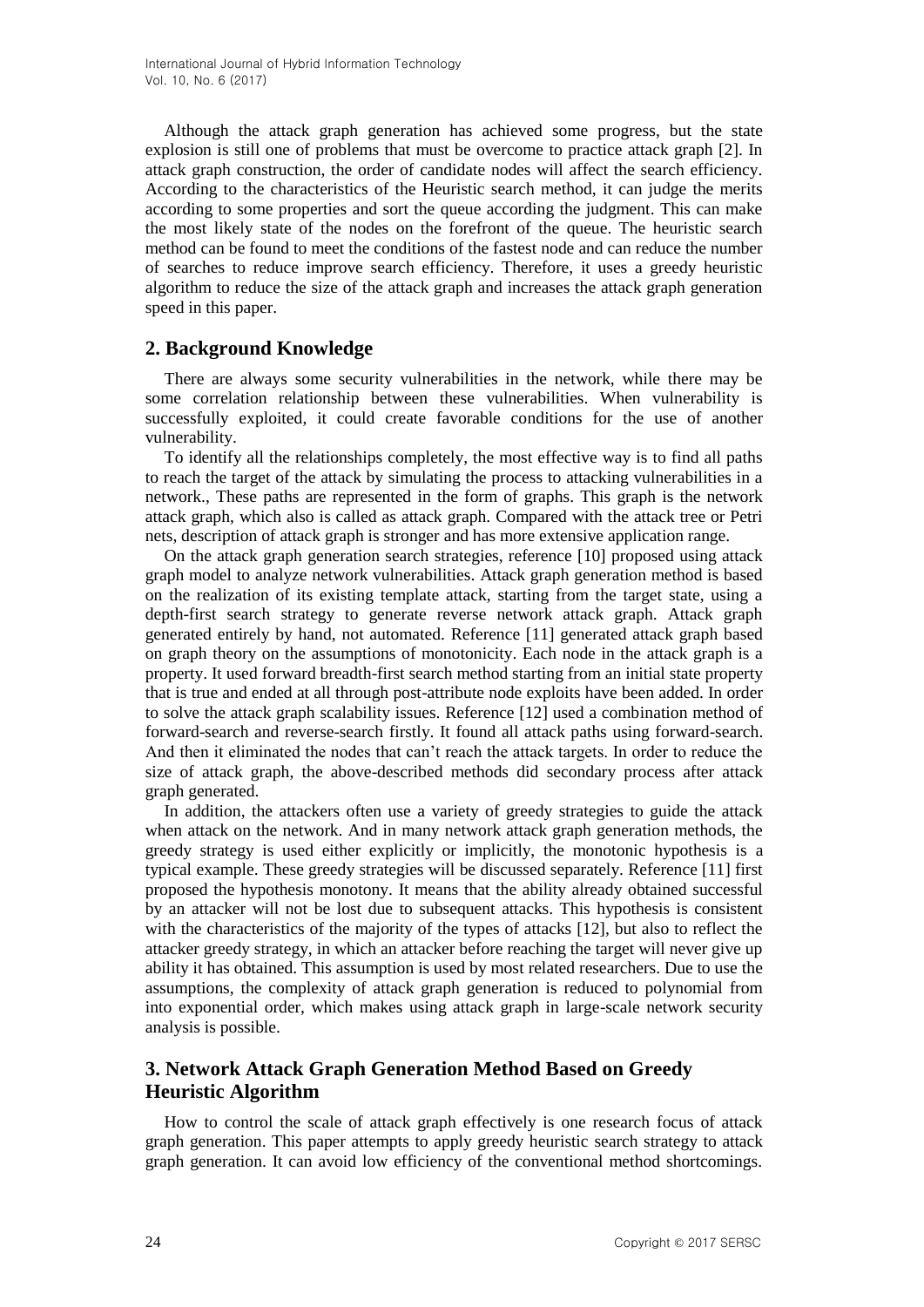The new method is based on the following assumptions: the attacker has a strong attack capability, and can attack any host that satisfies the attack conditions. Although not all attacks can be completed, any potential danger should not be ignored for network administrators.

#### **3.1. Attack Graph Modeling**

To generate attack graph, the abstract things should be concretized with specific formal language and represented by the model. Firstly, it abstracts every elements of the network security into an abstract model. The security elements definitions are given at follow.

**Definition 1 Attack Complexity:** The complexity of the attack is used to measure degree difficulty of vulnerability. It is difficult to quantify the complexity of the attack weaknesses precisely. This paper uses the complexity measure methods as that in Reference [13].

**Definition 2 Host:** Host is a computer connected to the network and provides a service for the network. It can be expressed as a quintuple: (HID, NetID, HType, SSet, VSet). They respectively denote the host identification number, network segment identification, importance degree of host, running, the service set and the set of host vulnerabilities. Host identification number uniquely identifies a host identity. The external Network Segment identification is set as 0 and other internal segments are numbered successively in the order from outside to inside. The hosts are classified five types According to data and services in hosts. Service set is composed of the services running on the host. Set of host vulnerabilities is composed of the various services of the existence of running on the host.

**Definition 3 Service:** The service is a program running on the host program having a certain network function. It can be expressed as a five-tuple: (SID, Name, Pr, Po, RL), respectively, for service identification, service name, protocol, port, running privilege level.

**Definition 4 Vulnerability:** Vulnerability refers to the loopholes of service program, configuration and trust relationship. In this paper, it is expressed using a four-tuple as (VID, SID, VType, Range, VCom). Respectively, they are vulnerability identification, service identification, vulnerability type, local or remote, and complexity of attacking.

**Definition 5 Connection Relationship:** Host connection relationship refers to the network of any connection between the two hosts. Formal model used in this paper is expressed as (SHID, DHID, PPSet), respectively, the source host identification, target host identification and set of protocol ports allowing access.

**Definition 6 Attack Rules:** Attack rules refer to the rules that should be followed when attacking host. It can be formalized as a four-tuple (RID, VID, EPre, EPost), respectively, for the rule identification, vulnerability identification, preconditions, attacking results.

**Definition 7 Attack Action:** Attack action is an action that attacker can use it to Intrude one host from another host successfully. It is formalized as (SHID, DHID, RID, EPre, EPost). Respectively, they are source host identification, destination host identification and attack identification rules.

**Definition 8 Node State:** In the attack graph, Node state is represented as (SID, HID, VID, PL). SID is the identification of node state. HID is the identification of target host. VID is Vulnerability identification to reach this node state. PL is the rights level getting by attacker in this node state end level..

**Definition 9 Directed Edge in Attack Graph:** In the attack graph, the directed edges are used to represent an attack action which makes the network security status changed. It can be expressed as (SSID, DSID, AID). Respectively, they are the source node identification, the destination node identification and the attack identification.

**Definition 10 Attack Graph:** Attack graph is a security state transition graph of a target network. It is represented as  $(S, E, S_0, S_G)$ . S is the set of security state nodes of the network. E is the set of attack actions and  $E \subseteq S \times S$  to change security state. It also is a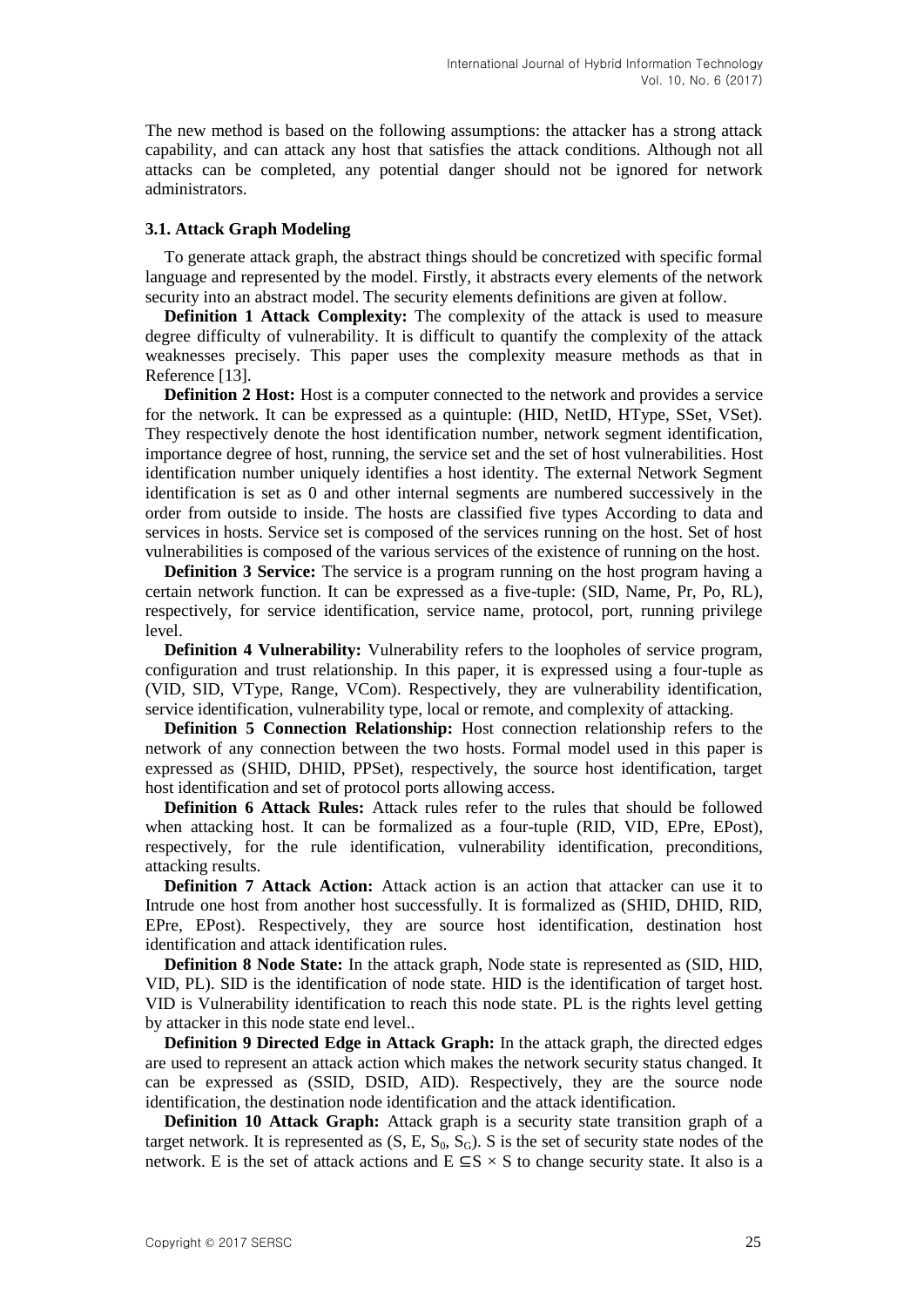set of directed edges.  $S_0 \in S$  is the initial security state node.  $S_G \in S$  is the set of the target states.

#### **3.2. The Basic Idea and Valuation Function**

In the attack graph generation process, it assumes that the attacker always selects the best hope to achieve optimal target node as the next extension nodes. This is the source of greedy heuristic algorithm in this paper. Meanwhile, in order to measure the "hope" of state node, it is necessary to design valuation function. If the hope degree of a node is greater, the valuation function value of it must be smaller. The design of valuation function will be discussed in detail at below.

In this paper, it uses heuristic greedy algorithm to reduce the search space to prevent the number of node states be too large. In design the heuristic function, it considers the following three factors. First, it considers the attack sequence length. The attack sequence length will lead attack graph scale exponentially increased. Second, it considers the cost of attack graph generation process nodes, namely the complexity of the attack. Third, it considers the value of nodes in attack graph based on the assumption that attacker will give attack the nodes that is relatively high or very important node.

In this article, node  $n_i$  is extended from node  $n_{i-1}$ , then lets the evaluation value of  $n_i$  as

$$
f(n_i) = f'(n_{i-1}) + 1 + \text{cost}(n_i)
$$
 (1)

The f ' $(n_{i-1})$  is the actual cost of the attack path  $n_0$ ,  $n_1,...,n_{i-1}$ . The *1* represents the increasing for search depth. The cost  $(n_i)$  is the heuristic values of node. It is codetermined by attack complexity of Q  $(n_i)$  and the attacks priority P  $(n_i)$ . The cost  $(n_i)$  is calculated as follows:

$$
cost (ni)=Q(ni)-P(ni)
$$
\n(2)

Among them, the attack complexity Q  $(n_i)$  is same to that in Reference [13]. The attack category priority  $P(n_i)$  is calculated by the following greedy strategy:

(1) Attacker can gain the access right of an new host. If the important degree increase one, the value of P(*ni*) increased *0.5*;

(2) Attacker can get more access right of the same host. The P (*ni*) is added *0.2*. If the access right of target host is reduced to User and the right of source host is Root, the P  $(n_i)$ is subtracted *0.2*. To simple, there are only two kinds of rights, User and Root.

### **3.3. Generation Method of Network Attack Graph Based on Greedy Heuristic Algorithm**

The process of Network attack graph generation based on heuristic greedy algorithm is as follows. First, it constructs the Open Table and Closed Table. The Open Table stores the nodes that are not expanded. The Closed Table stores node has been extended. The initial state of the network is in the Open Table. Second, it selects node which has the smallest evaluation value in the Open Table valued to extend. It extends a new node whose conditions are satisfied for all vulnerability. The new nodes are put into Open Table. The expanded node is removed to Closed Table from Open Table. And then it selects node which has the smallest evaluation value in the Open Table until the Open Table is empty or the current node is the target status node. The algorithm is shown in Figure 1.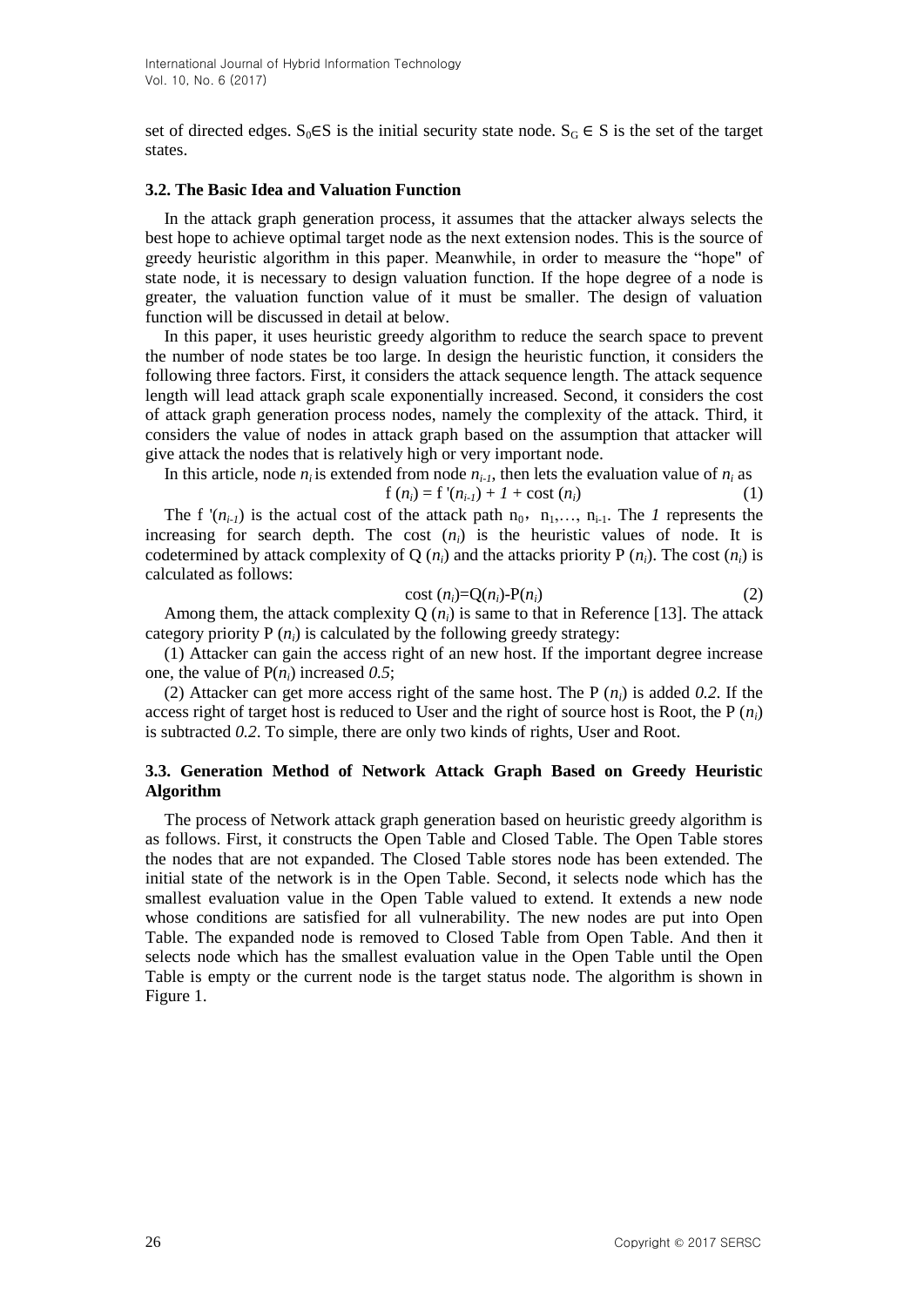

**Figure 1. The Algorithm of Network Attack Graph Generation Based On Greedy Heuristic**

### **4. Experimental Results and Analysis**

### **4.1. Experimental Environment**

We did the experiment to evaluate the effectiveness of our algorithms. It used the data and functions as Bugtraq. The network topology used in the experiment is shown in Figure 2. There are five hosts in internal network represented as from *IP1* to *IP5* and they connect to external network through a router and a firewall. The attacker is at outside external network. *IP1* and *IP2* are the servers and run operating system Linux. *IP3*, *IP4* and *IP5* are Windows hosts.



**Figure 2. Topology Graph of Experiment Network**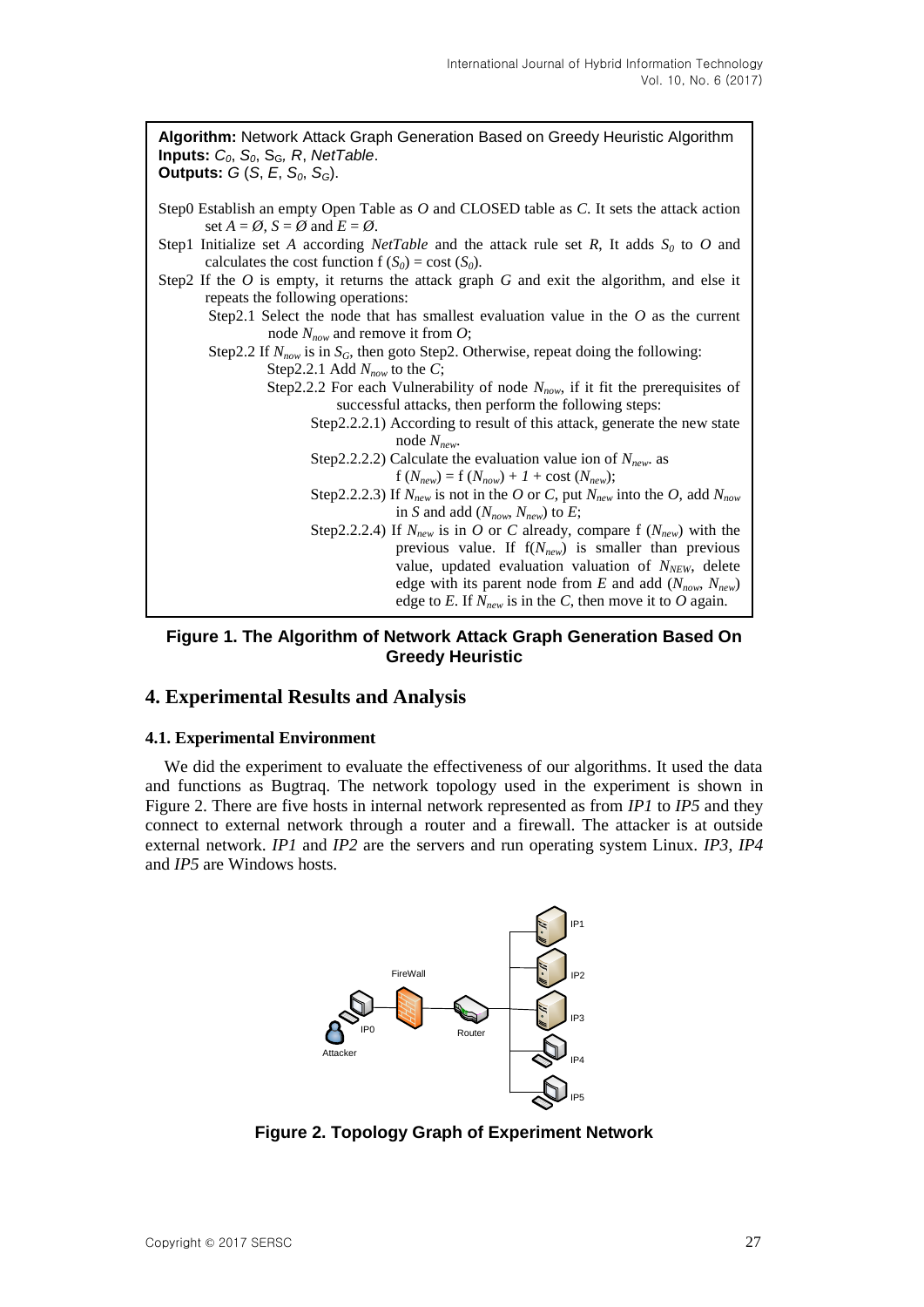In this experiment, *IP1* provides FTP service and SMTP service. *IP2* provides HTTP service. *IP3* provides FTP service, *IP4* open Telnet and SSH services. *IP5* is the critical host which stores important information. Attacker used in *IP0* host external network and own Root privileges. Firewall policy allows external hosts to access *IP2* HTTP service and other access are blocked. The vulnerabilities and complexity for each are shown in Table 1.

| Host            | Importan       | Number of   | Range of | Services    | Authoriti | Complexit |
|-----------------|----------------|-------------|----------|-------------|-----------|-----------|
| S               | ce             | vulnerabili | hosts    | on hosts    | es        | ies       |
|                 | degree         | ty          |          |             |           |           |
| IP <sub>0</sub> | O              |             |          |             |           |           |
| IP1             | $\overline{2}$ | 15343       | Remote   | <b>FTP</b>  | Root      | 0.1       |
|                 |                | 8641        | Remote   | <b>SMTP</b> | User      | 0.3       |
| 1P2             |                | 11964       | Remote   | <b>HTTP</b> | Root      | 0.7       |
| 1P <sub>3</sub> | 3              | 11826       | Remote   | <b>FTP</b>  | User      | 0.5       |
|                 |                | 8826        | Local    | <b>FTP</b>  | User      | 0.3       |
| IP4             | 3              | 12815       | Remote   | Telnet      | User      | 0.5       |
|                 |                | 6274        | Remote   | <b>SSH</b>  | User      | 0.7       |
| IP <sub>5</sub> | 4              | 10707       | Local    |             | Root      | 0.5       |

**Table 1. Information of Hosts and Vulnerabilities**

### **4.2. Example Analysis**

The topology of experimental network is shown in Figure 2 and the vulnerabilities and complexity for each are shown in Table 1. It generated a complete attack graph without heuristic algorithm. The complete attack graph has *106* nodes and *105* edges and there are *46* paths reaching target. Heuristic attack graph generation process is shown in Figure 3. The traditional heuristic approach in [14] only considered the complexity of attacks. So the priority extending selections are *node 2*, *node 3*, and *node 5* in step two. When using greedy heuristic algorithm proposed this paper, it considers the importance degree of host and the authorities change. So the priority extending selections are *node 8*, *node 2* and *node 5*. Compared with reference [14], our algorithm can attack the most important host *IP5* as early as possible and spending least costs. So, greedy heuristic algorithm is more reasonable and faster than reference [14].



**Figure 3. An Example of an Attack Graph Generation Based On Greedy Heuristic Algorithm**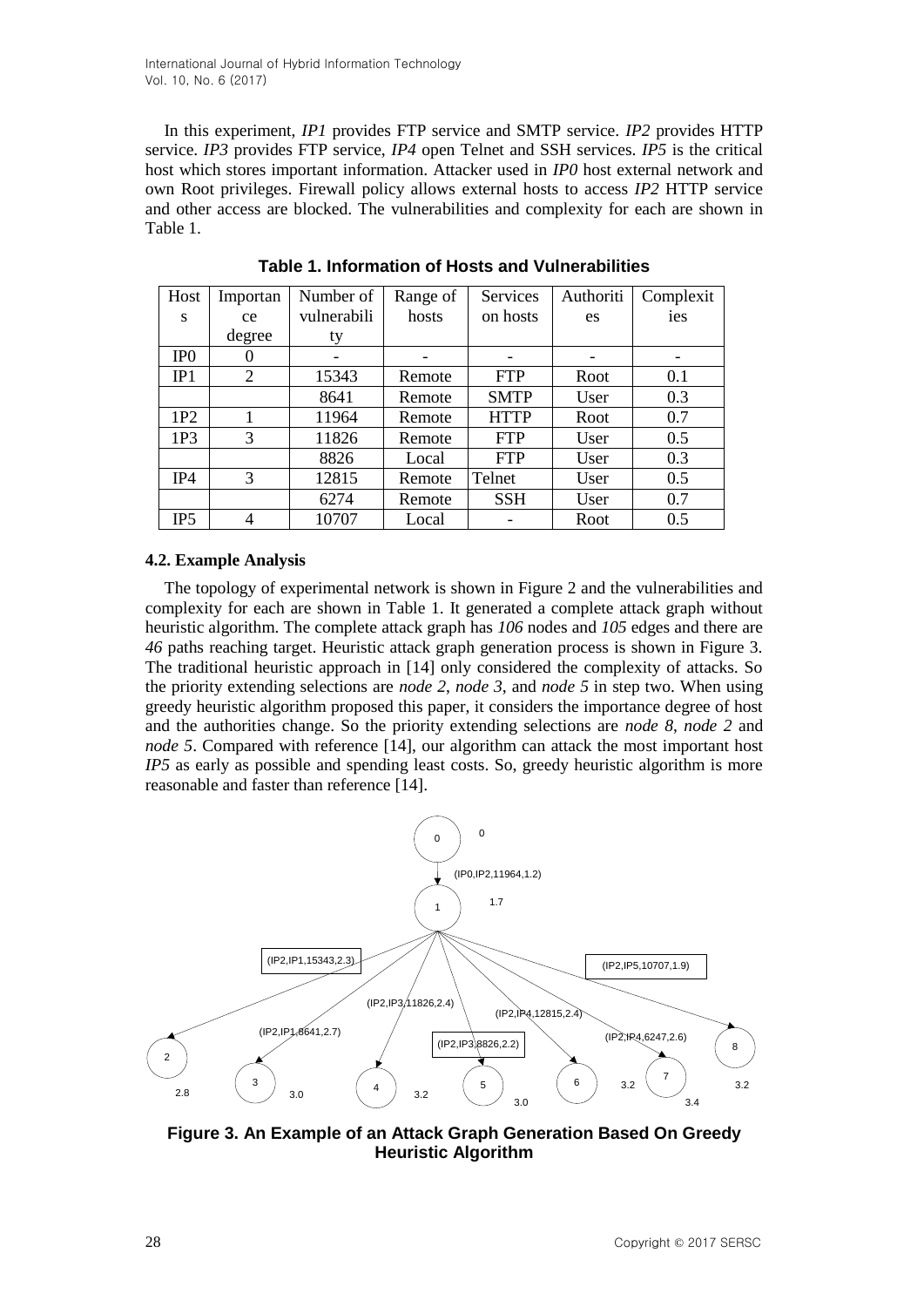#### **4.3. Experiments on CPU Consuming**

At present, many attack graph construction methods have been proposed. The Sheyner [6] and Ou [1] are two typical methods. The simulation network has only one subnet and there are not firewalls. Any host has no more than five vulnerabilities. For different network size, it generates attack graph respectively using the methods of Sheyner, Ou and ours. Figure 4 shows the cooperation of three methods on CPU performance.

It is obviously Sheyner method has the worst performance because the CPU time consuming is increased exponentially as the size of the network. The CPU times consuming increase polynomially in Ou and our methods. Meanwhile, the performance of the method proposed in this paper is better than Ou, mainly due to the using of heuristics and optimization strategies to limit the graph growing effectively.



**Figure 4. Compared Ou and Methods of Sheyner, Ou and Our On Cpu Performance**

#### **4.4. Experiments on Scalability**

In this paper, it tests the scalability of our methods by increasing the number of hosts within the network. The simulation network has only one subnet and there are not firewalls. Any host has no more than five vulnerabilities and can access the web server. The results are shown in Figure 5.



**Figure 5. Curve between Network Size and CPU Time Consumption**

Figure 5 shows curve between network size and CPU time consumption. As can be seen from the figure, CPU time consumption is increasing with the expansion of the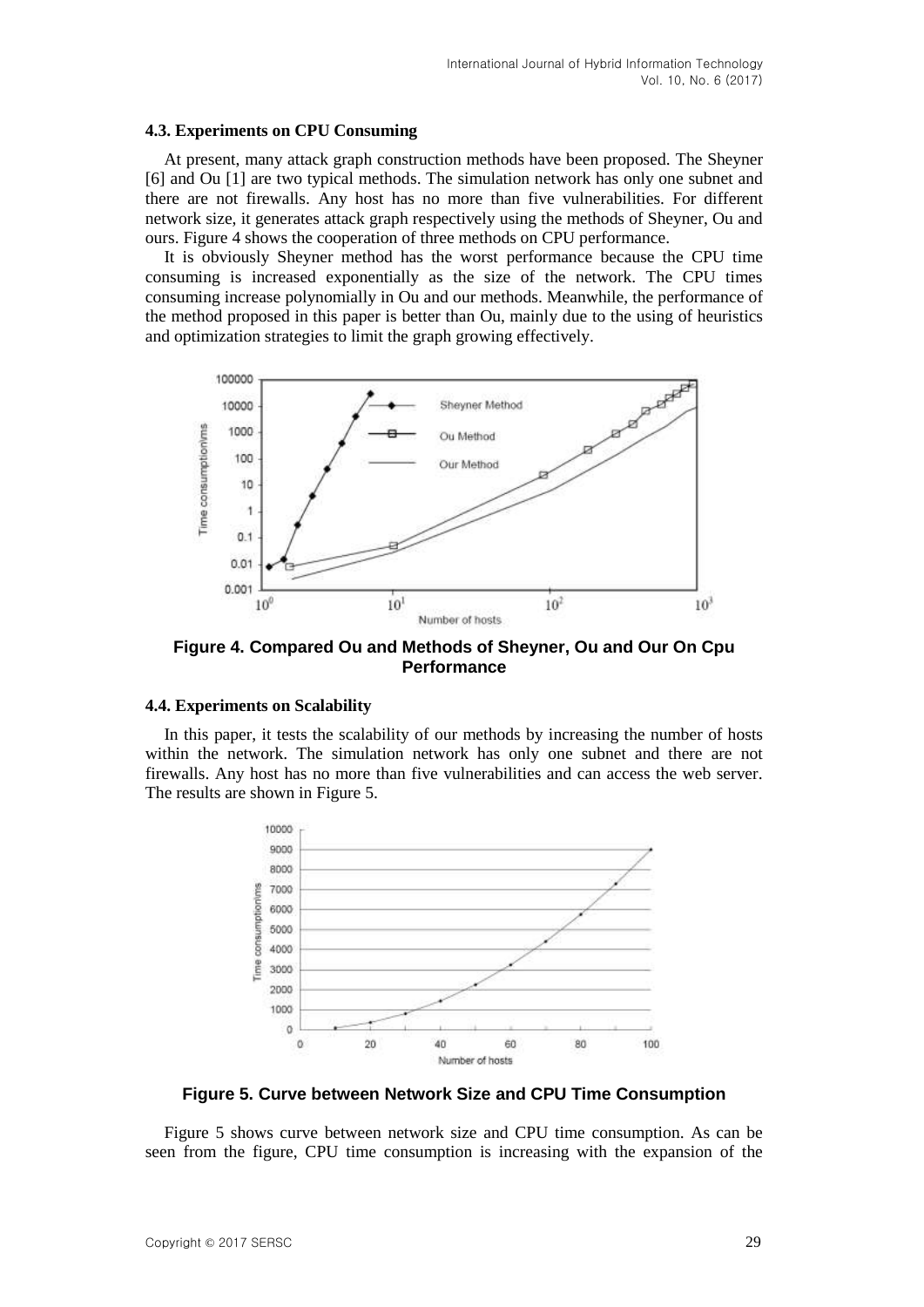network size. But the rate of increase is in the acceptable range. When the number of hosts reached 100, the generation time is no more than 10 seconds. It can be seen that the time complexity of our algorithm is low from the experimental results. So it can be used in large networks.

# **5. Conclusion**

Network security research has great significance in the information society. But it is also a challenge task. The key of constructing attack graph automatically is the generation algorithm and it directly determines efficiency and accuracy attack graph generation. An attack graph generation method based on greedy heuristic algorithm is proposed. It not only reduces the amount of calculation required to generate attack graph, but also greatly reduces the complexity of attack graph and retains important information for each attack path. The experimental results show that the new method based on greedy heuristic algorithm has a good accuracy in generating attack graph. It can predict the path tacked by the attacker effectively. It will help the network administrators to making manage network decision and providing guidance.

# **Acknowledgements**

This work is supported by National Natural Science Foundation of China under Grant (No. 61572445), Outstanding Youth Science and Technology Innovation Project of Henan Province: research of the macro scenario fitting routing technology centering on content.

# **References**

- [1] X. Ou, W.F. Boyer and A. McQueenM, "A scalable approach to attack graph generation", Proceedings of the 13<sup>th</sup> ACM Conference on Computer and Communications security, Alexandria, Virginia, USA, **(2006)**, pp. 336-345.
- [2] S. Wang, Z. Zhang and Y. Kadobayashi, "Exploring attack graph for cost-benefit security hardening: A probabilistic approach", Computers & Security, vol. 32, no. 1, **(2013)**, pp. 158-169.
- [3] N. Ghosh and S. K. Ghosh, "A planner-based approach to generate and analyze minimal attack graph", Applied Intelligence, vol. 36, no. 2, **(2012)**, pp. 369-390.
- [4] L. Xie, X. Zhang and J. Zhang, "Network Security Risk Assessment Based on Attack Graph", Journal of Computers, vol. 8, no. 9, **(2013)**, pp. 2339-2347.
- [5] I. Kotenko and E. Doynikova, "Evaluation of Computer Network Security based on Attack Graphs and Security Event Processing", Journal of Wireless Mobile Networks, Ubiquitous Computing, and Dependable Applications, vol. 5, no. 3, **(2014)**, pp. 14-29.
- [6] Q. Y. Wei, "Attack Graph Analysis for Network Anti-Forensics", International Journal of Digital Crime & Forensics, vol. 6, no. 1, **(2016)**, pp. 28-50.
- [7] H. Rattikorn and K. Phongphun, "Host-centric model checking for network vulnerability analysis", ACSAC. Anaheim, CA, **(2008)**, pp. 225-234.
- [8] H. Mao and W. Zhang, "An approach for network security analysis using logic exploitation graph", Proceedings of the 7th IEEE International Conference on Computer and Information Technology, Aizu-Wakamatsu City, Fukushima, Japan, **(2007)**, pp. 761 -766.
- [9] S. Q. Zhong, D. F. Yan and C. Liu, "Automatic generation of host-based network attack graph", Proceedings of the 2009 World Congress on Computer Science and Information Engineering, Los Angeles, California USA, **(2009)**, pp. 93 -98.
- [10] L. P. Swiler and C. Phillips. "A Graph-based System for Network Vulnerability Analysis Report", Proceedings of the Workshop on New Security Paradigms, Charlottesville, VA, September 22-26, pp. 71-79.
- [11] P. Ammann, D. Wijesekera and S. Kaushik, "Scalable, graph-based network vulnerability analysis", Acm Conference on Computer & Communications Security, Washington, DC, USA, **(2002)**, pp.217-224.
- [12] F. Zhao, X. Chen and J. Li, "Generation Method of Network Attack Graphs Based on Privilege Escalation", Computer Engineering, vol. 34, no. 23, **(2008)**, pp. 185-160.
- [13] Y. Zhang, X. Yun and M. Hu, "Research on privilege-escalating based vulnerability taxonomy with multidimensional quantitative attribute", JOURNAL OF CHINA INSTITUTE OF COMMUNICATIONS, vol. 25, no. 7, **(2004)**, pp. 108-115.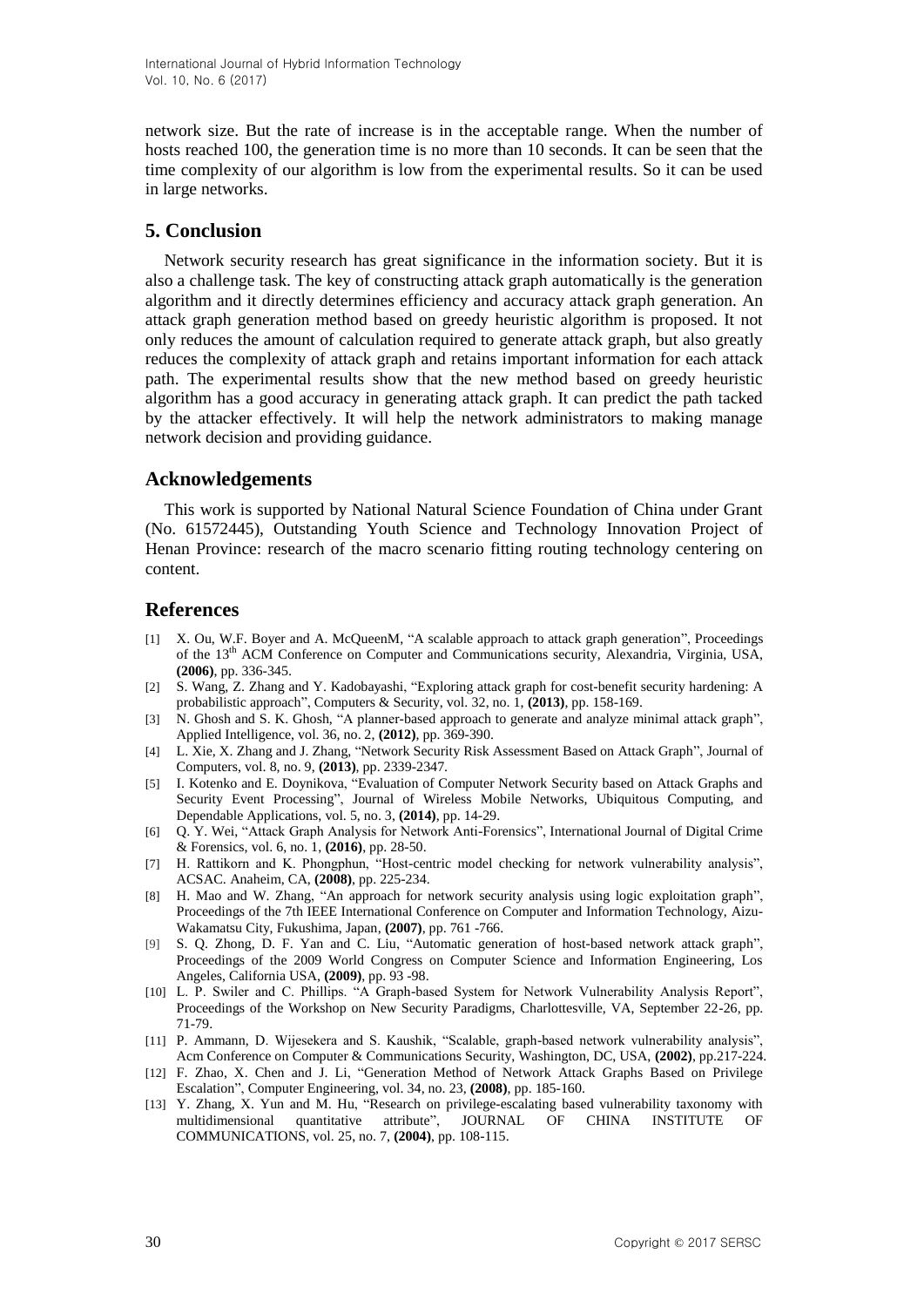- [14] F. Liu, M. Lin and M. Tan, "Generation Algorithm of Network Attack Graph Based on Sequential Search", Journal of University of South China (Science and Technology), vol. 28, no. 3, **(2014)**, pp. 82- 86.
- [15] W. U. Huan, L. Pan and X. Z. Wang, "A Risk Assessment Model Using Incomplete Attack Graphs Analysis", Journal of Beijing University of Posts & Telecommunications, vol. 33, no. 3, **(2010)**, pp. 57- 61.

## **Authors**



**Yuan Feng**, she received her master degree in communication and information system from Chongqing University of Posts and Telecommunications, Chongqing, China, in 2006. She is a lecturer at Zhengzhou University of Light Industry. Her research interests include mobile communication, network engineering and information security.



**Lu Wang**, he received his master degree in computer software and theory from Zhengzhou University of Light Industry, Zhengzhou, China, in 2010. He is a lecturer at Railway Police College. His research interests include network information security and computer forensics.



**Jianwei Zhang**, he received his Ph.D. degree in computer application technology from from PLA Information Engineering University in 2010. He is a professor at Zhengzhou University of Light Industry. His research interests include broadband informationnetwork and network security.



**Zengyu Cai,** he received his master degree in computer application technology from Northeast Normal University, Changchun, China, in 2006. He is an associate professor at Zhengzhou University of Light Industry. His research interests include trusted computing, plan recognition and information security.



**Yong Gan,** he received his Ph.D. degree in computer application technology from Xi`an Jiaotong University, Xi'an, China, in 2013. He is a professor at Zhengzhou University of Light Industry. His research interests include information security, cryptography, multimedia communications and network engineering.